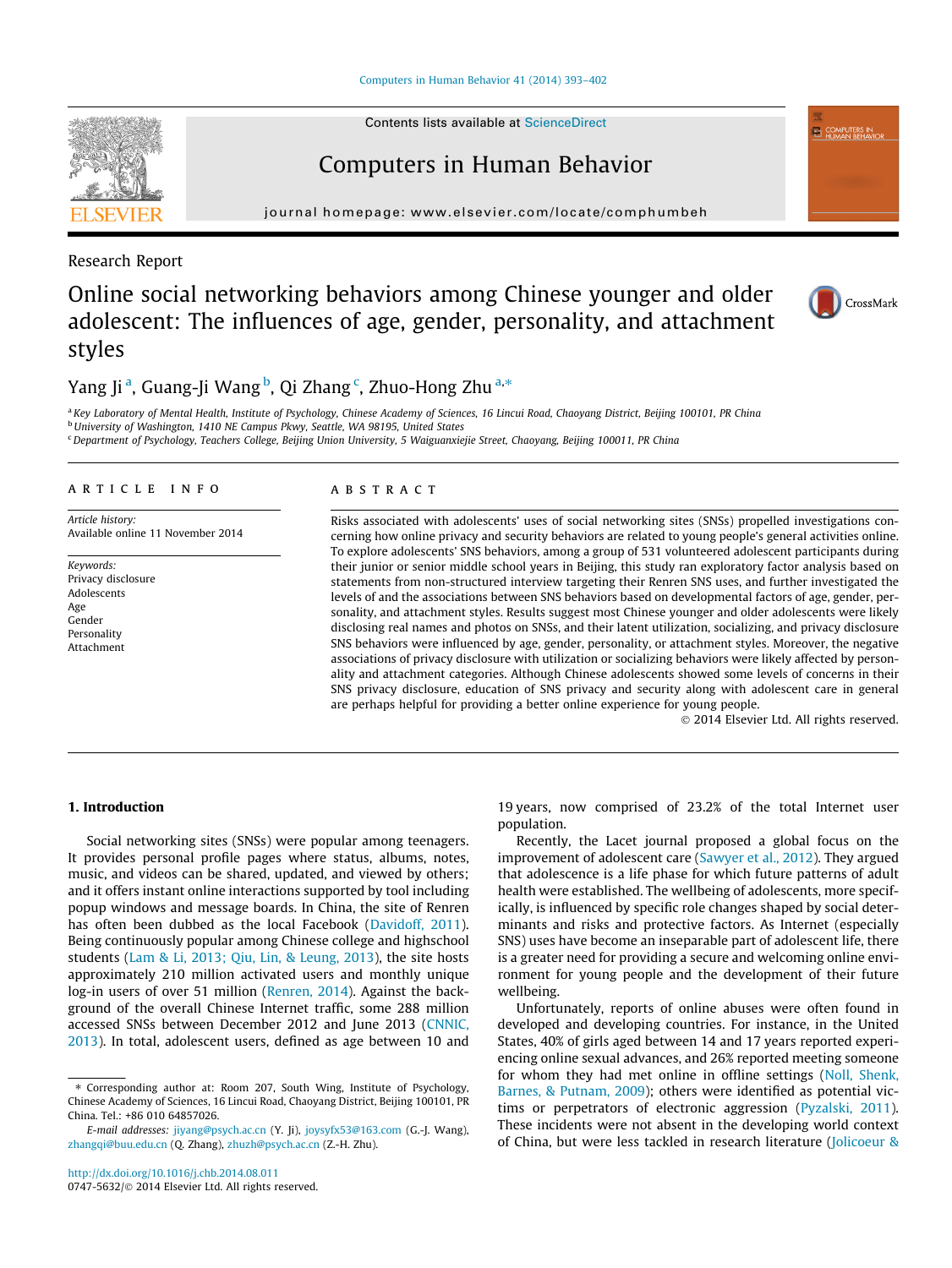[Zedlewski, 2010; Li, 2006\)](#page--1-0). In other words, few indigenous studies have systematically investigated the psychological or developmental underpinnings of maladaptive behaviors in the online context.

#### 1.1. General literature review

Previous literature have on one hand identified many underlying psychological factors both for healthy and maladaptive online behaviors. This includes the influences of gender, personality, sensation seeking, group identity, and self-esteem to utility motivation [\(Barker, 2009; Wang, Jackson, Zhang, & Su, 2012](#page--1-0)), and gratification, leisure boredom, loneliness, self-esteem vulnerabilities associated with online addiction [\(Kim, LaRose, & Peng, 2009;](#page--1-0) [Wu, Cheung, Ku, & Hung, 2013; Zhou & Leung, 2012\)](#page--1-0). On the other hand, the vulnerability to releasing self-relevant information on public domains were studied, which inevitably increased by online self-expression and socializing promoted by psychological or contextual factors. Its impact on individual security and privacy were estimated (e.g., [Gross & Acquisti, 2005](#page--1-0)). Additionally, sociocultural factors may also play crucial roles in online behaviors ([Chen et al.,](#page--1-0) [2013; Jackson & Wang, 2013](#page--1-0)).

Concerning the risks associated with SNS uses, previous empirical studies have identified a number of characteristics that underlies vulnerable online behaviors. For instance, in building new online relationships, the levels of trust were weakened as compared to face-to-face encounters ([Dwyer, Hiltz, & Passerini,](#page--1-0) [2007\)](#page--1-0). Many individuals failed to preserve personal information even though claimed to understand privacy issues ([Acquisti &](#page--1-0) [Gross, 2006; Debatin, Lovejoy, Horn, & Hughes, 2009; Stutzman,](#page--1-0) [2006\)](#page--1-0). On contrary, other studies considered that individuals are apt to develop complex strategies for managing online privacy and social interactions when their uses of SNSs accumulate ([Robards, 2010\)](#page--1-0). In detail, diversified types of online activities were often associated with heightened sophistication in the modification of privacy settings in young adults ([Hargittai, 2010;](#page--1-0) [Lewis,](#page--1-0) [Kaufman, & Christakis, 2008](#page--1-0)).

Despite fruitful findings, the samples of these studies were predominantly among adults rather than adolescents. It was thus less clear whether adolescents' online privacy or security practices were influenced by a number of factors that characterized by their developmental phase, including age, gender, personality, attachment styles among others. These identified constructs and their relevance to online behaviors are briefly cited as follows.

#### 1.1.1. Adolescent development and online behaviors

It is generally believed during the stage of adolescence, individuals gradually gained their social identity and placed themselves in social order ([Brown, Mory, & Kinney, 1994\)](#page--1-0). They passed through a sequence of four developmental phases as proposed by [Brown](#page--1-0) [\(1999\),](#page--1-0) where in sequence they acquired (1) personal identity, (2) peer approval, (3) social relations, and (4) long-term commitment in transition to adulthood. Intimacy and self-disclosure played an important role in psychological development during adolescents identified by empirical studies ([Collins & Madsen,](#page--1-0) [2006; Rubin, Bukowski, & Parker, 2006\)](#page--1-0). Choosing friends who are like-minded and confide with one other was one of the main concerns for adolescents ([Hamm, 2000\)](#page--1-0).

Previous studies on adolescent SNS behaviors in a similar vein illustrated the unique characteristics of their developmental phases. An UK case analysis illustrated that younger adolescents loved to display personal identity that involved ''busy'' online profiles; while older adolescents favor ''plain'' personal pages to establish their personal identity for more selected friendship building ([Livingstone, 2008\)](#page--1-0). Quantitative studies, on the other hand, showed online self disclosure rehearsed those skills learned offline, and earlier developments of these skills among female than male adolescents [\(Valkenburg, Sumter, & Peter, 2011](#page--1-0)). Older teens moreover share more personal information as compared with younger teens ([Lenhart, 2007](#page--1-0); [Walrave & Heirman, 2011](#page--1-0)). Both qualitative and quantitative findings supported [Brown's \(1999\)](#page--1-0) stage theory in terms of adolescents' development in intimacy and self-disclosure.

#### 1.1.2. Gender differences and online behaviors

In developing interpersonal skills during adolescence, a range of gender differences were revealed from previous literature. A review showed adolescent girls were more willing to disclose self-relevant information in offline settings compared with boys; and such gender differences were not yet emerged during pre-adolescence [\(Rose & Rudolph, 2006\)](#page--1-0). Furthermore, developmental increases in self-disclosure skills of girls around age 10–11 also precede those of boys' around age 13–14 ([Buhrmester & Prager,](#page--1-0) [1995\)](#page--1-0).

Gender differences for self-disclosure in online contexts seemed to be consistent with adolescents' offline self-disclosure [\(Schouten,](#page--1-0) [Valkenburg, & Peter, 2007](#page--1-0)). Similar to developments in offline disclosure skills, [Valkenburg et al. \(2011\)](#page--1-0) pinpointed that online selfdisclosure rocketed between 10 and 13 years and then stabilize for girls, the same trajectory was followed by boys yet their developments were delays up to two years later.

#### 1.1.3. Personality and online behaviors

Additional to age and gender differences, personality also plays crucial roles in human motivations and behaviors. To backup this claim, [Amichai-Hamburger \(2002\)](#page--1-0) compiled a number of associations between personality and behaviors, for instance, individuals with high needs for disclosure are likely to reach conclusions without thorough contemplation; facing changing environment, innovators and conformists respond respectively in an engaged or a withdrawal way; people with external or internal locus of control may act out varied levels of self-control in different contexts; and individual with unique personality profiles makes and acts out their decisions differently.

Amichai-Hamburger and colleagues further related these constructs to Internet uses [\(Amichai-Hamburger, 2002, 2005](#page--1-0)). Earlier empirical studies highlighted the mediation roles of the ''real me'' representations in building close and meaningful relationships on the Internet as compared with the ''real world'' representations ([McKenna & Bargh, 2000](#page--1-0)). One following study in finer detail revealed that introverted/neurotic and extroverts/non-neurotic individuals respectively located their "real me" on online and offline interactions ([Amichai-Hamburger, Wainapel, & Fox, 2002\)](#page--1-0). Recent studies suggested that factors in the big five model, including extraversion, neuroticism, and openness to experience, were relevant to SNS uses ([Ross et al., 2009](#page--1-0); [Zywica & Danowski,](#page--1-0) [2008\)](#page--1-0), though such associations were found to be negligible among Chinese adults (e.g., China and US; [Jackson & Wang, 2013](#page--1-0)).

To our knowledge, no empirical study among adolescents has addressed the role of personality (e.g., big five model) in SNS online behaviors. Indirect evidence showed that openness to experiences emerged as a personality predictor for SNS uses for more matured adult respondents, suggesting the involvement of developmental factors in online behaviors (e.g., [Correa, Hinsley, & de Zuniga,](#page--1-0) [2010\)](#page--1-0). It is thus of interest to apply such an angle to adolescence as their personality types become stabilized gradually over time.

#### 1.1.4. Attachment and online behaviors

Lastly, the fundamental human motivation of interpersonal attachment was reviewed [\(Baumeister & Leary, 1995\)](#page--1-0). During adolescence, teenagers' closeness with parents decreases and, in turn, is replaced by increased closeness with peers [\(Erikson, 1950](#page--1-0)). Their attachment development may follow different patterns according